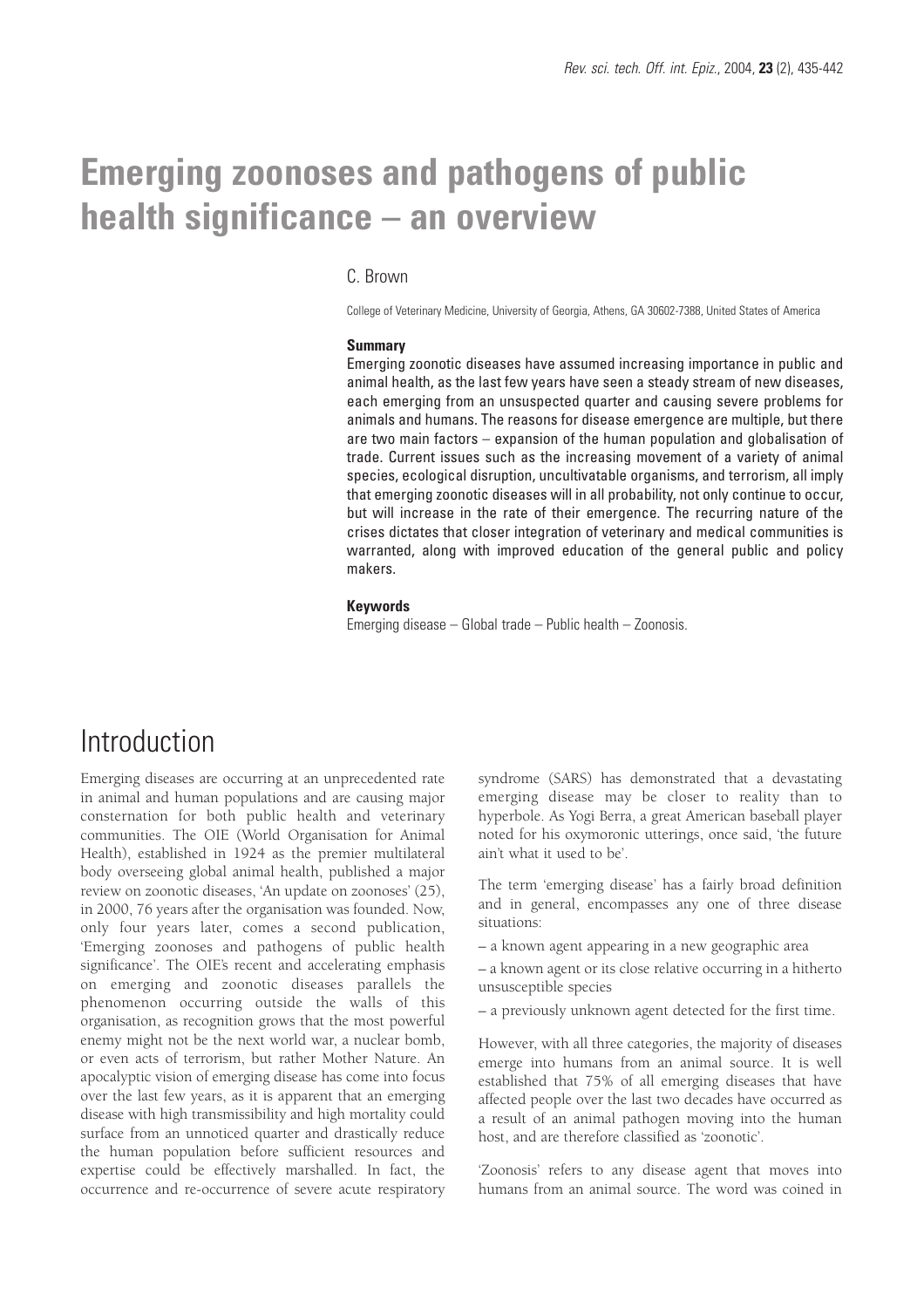1855 by Rudolf Virchow, a German physician, who was studying *Trichinella*. Virchow's work on trichinellosis helped to convince him of the importance of linking human and veterinary medicine, something he emphasised throughout his career. Although today Virchow is best known as the 'father of pathology' and for elucidating the cellular theory of disease, it is his notion of 'one medicine' that resonates most closely with the current status of global health.

# The effects of population increases and globalisation

What are the factors that contribute to emerging zoonotic diseases and why are we seeing so many now, whereas in decades and centuries past their appearances were not so noteworthy? The principal answer is simple – increasing numbers of humans. As the human population expands, and moves from continent to continent, and as various species are mixed together for trade, personal satisfaction, or technological advances, microorganisms are transferred to novel niches, with pathogenic results. A second answer lies in the phenomenon of globalisation. Globalisation has created market forces that drive the interconnectedness of industries, cultures, and, yes, of organisms as well. As informed consumers view investment opportunities on their computer screens and act accordingly, the world is no longer defined so much by geopolitical boundaries as by the terms fast or slow. In the fast world, the 'electronic herd' generates a volume of international commerce that was inconceivable just a few decades ago (12). And, as the electronic herd wags its giant tail, world trade grows at a rapid pace. International commerce has tripled in the last twenty years, with unprecedented levels of traffic in people, animals and animal products.

These two unrelenting forces of population growth and globalisation have combined in a synergy to expand possibilities for agents to move from comfortable domains into new unexplored niches, often with lethal results. Neither force is receding and together they are having pleiotropic and unprecedented impacts. As articulated in a recent National Academies of Science report, a myriad of factors in our interconnected global village are creating the microbial equivalent of 'a perfect storm' (28). However, unlike a major climatic event, where various meteorological forces converge to result in a cataclysmic tempest, this microbial perfect storm will not subside. There will be no calm after the epidemic, rather the forces combining to create the perfect storm will continue to collide and the storm itself will be a recurring event.

What do we know about all the possible microbes that we are moving around and mixing together? In a paper by Cleaveland *et al.* (8), all known pathogens of humans, domestic livestock, and domestic carnivores, were catalogued and categorised based on their ability to move from one species to another. Surprisingly, of the 1,415 known pathogens of humans, 61.6% have an animal origin. A total of 616 pathogens were documented for domestic livestock, with 77.3% considered 'multiple species', i.e. capable of infecting more than one type of animal. For domestic carnivores, the total was 374 pathogens, with 90% being classified as 'multiple species.' It is apparent, therefore, that there is considerable promiscuity among animal pathogens. As unusual species are grouped together, swapping of microflora can easily occur. Cleaveland made no attempt to catalog the number of agents found in wildlife, and understandably so, as the list would not only be enormous, but also notably incomplete, as we lack detailed knowledge about existing diseases of so many wild species of animals. Given the numbers of species of hosts, the numbers of species of pathogens, and the ever-increasing opportunities to create new permutations, it should come as no surprise that emerging zoonotic diseases have taken centre stage in

# Examples of recent emerging zoonoses

public and animal health issues.

Examination of some recent examples of emerging zoonoses provides evidence of the impact and unpredictability of these diseases.

### **Ebola virus**

Ebola virus is the prototypical emerging zoonotic disease. With respect to the number of cases and degree of contagion, Ebola is only a bit player in the global drama of emerging diseases, however, because of its continuing re-emergence and very high mortality, Ebola is one of the most well known emerging zoonoses. This disease has done more to raise public consciousness, and therefore to augment funding levels, than any other emerging zoonotic disease. When the disease breaks out, it is often linked to consumption of contaminated bush meat, a growing trend in many regions of Africa as a result of political and economic forces. However, the source of the virus remains unknown. There is no doubt that when the disease emerges in humans or primates it has passed from another species, probably one that is not affected clinically (20).

### **Bovine spongiform encephalopathy**

Bovine spongiform encephalopathy (BSE) provides a very painful example of a serious and emerging zoonotic problem moving to new areas as a result of trade. With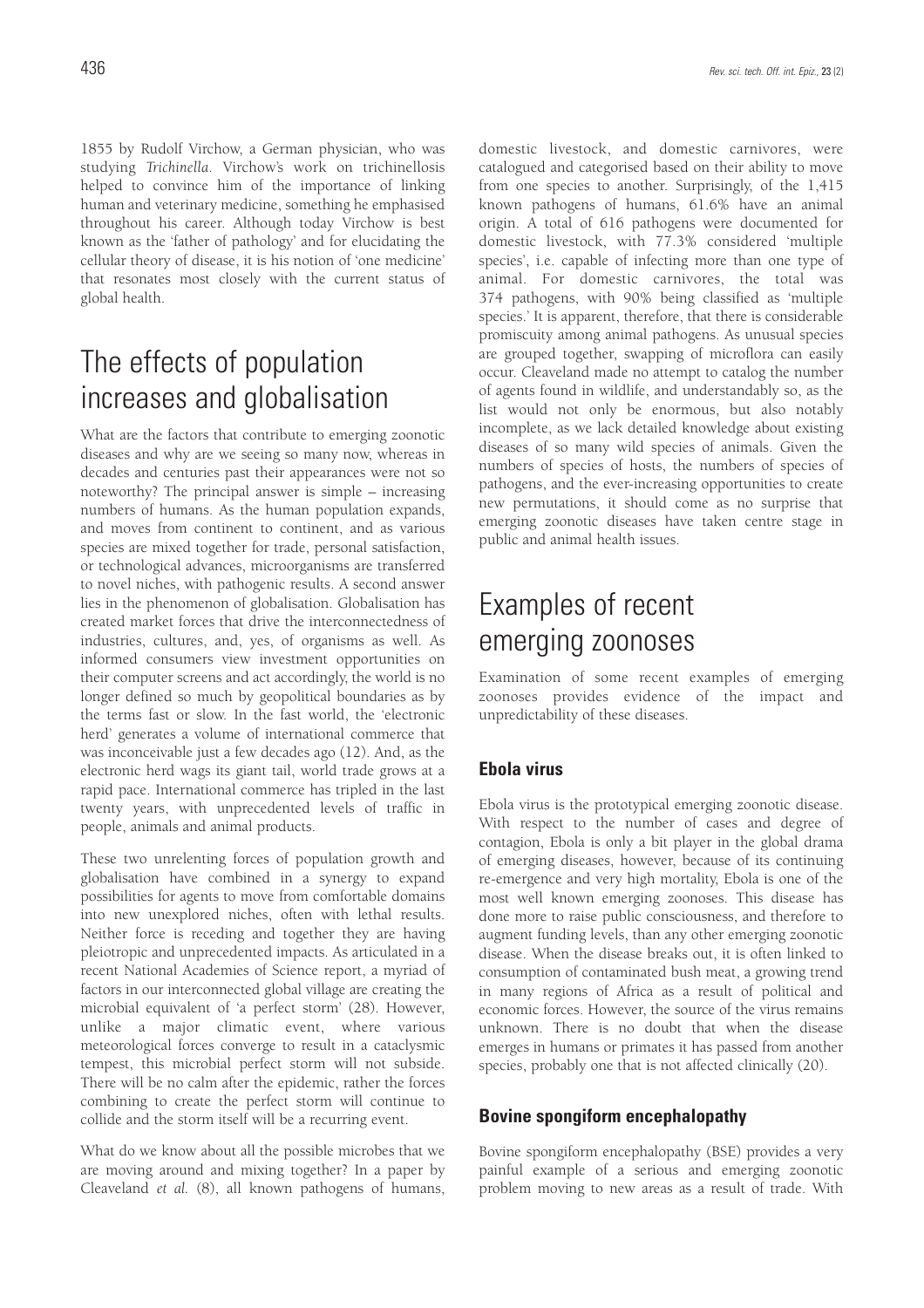globalisation, contaminated meat and bone meal was spread from one country to another, usually in a totally unsuspecting manner. One can envision these shipments as a kind of 'Trojan cow', bringing destruction to dairy and beef industries, and engendering massive public health consternation. In infectious disease training, students are schooled in mechanisms of disease transmission. Today, a new mechanism of transmission needs to be added to the existing list of 'aerosol, fomite, vectors, etc.' and that new mechanism, which we discovered painfully with BSE, would be 'in cargo vessels and eighteen-wheeler trucks'. Detection of BSE has been particularly problematic as the causative agent is neither organism nor toxin, but rather a post-translationally modified host protein, or prion. The concept of an 'infectious protein' required an initial suspension of disbelief among disease specialists, but now the theory has been fairly widely accepted. The infectious particle, a non-degradable form of a host protein, finds its way into a new host (through ingested contaminated meat and bone meal), journeys to the brain and there, slowly initiates conversion of other normal host cell proteins to the non-degradable state. These abnormal proteins build up within neurons, impede normal function, and histologically appear as cellular and parenchymal 'holes', hence the term spongiform encephalopathy.

#### **Nipah virus**

In 1999, Nipah virus destroyed the swine industry in Malaysia while simultaneously creating massive and understandable public panic. The virus, which amplified in the respiratory tracts of swine, was carried on the air generated by coughing hogs, to infect humans, where it went directly to the brain to cause haemorrhagic and necrotic tracts (7). The virus that was isolated from humans and swine was 'new' to science. Investigations indicated that it had been dormant in fruit bats for decades, if not centuries. The forces that unleashed this quiet commensal were related to habitat destruction, climatic events, and expansion of industrialised agriculture.

#### **Rift Valley fever**

Rift Valley fever is, as the name suggests, an African disease, and it affects both livestock and humans. Prior to 2000, Rift Valley fever was never seen outside of Africa. In September of 2000, the disease spread to the Arabian Peninsula and emerged there with ferocity, causing severe disease among livestock and in humans, with over 1,700 cases of clinical illness and 216 deaths (21, 23). Trade, combined with favourable climatic factors, allowed a portal of entry and subsequent amplification, creating first an emerging disease in livestock, and then a significant public health crisis for the region.

### **Alveolar echinococcosis**

Alveolar echinococcosis, a smoldering and highly fatal parasitic infection, is making insidious moves from its historic home in the Arctic to many new and more southerly climes (18). Interestingly, it was Rudolf Virchow who, in the 1850s, recognised that alveolar echinococcosis was an infectious process. Prior to that, the medical community assumed the disease was a malignancy because of its proclivity for such rapid and expansive growth. Now, 150 years later, alveolar echinococcosis is again on the medical radar screen, as translocation of Arctic carnivores to depleted more southern reserves, is causing a re-emergence of this parasitic zoonosis.

#### **Severe acute respiratory syndrome**

The SARS pandemic mobilised public health systems worldwide and the economic costs were staggering. Despite the most intensive epidemiological investigations and emergency response ever mounted to an infectious disease, the source of the agent remains elusive, making it extremely difficult to predict when and where the next resurgence may occur (2).

#### **Monkeypox**

Monkeypox made headlines in 2003 when it surfaced in North America after jumping ship, as it were, from African rodents to North American prairie dogs, all grouped together as part of the exotic 'pocket pet' trade. In the United States of America (USA), there were a total of 37 human cases in four different states, all with exposure to sick or dying prairie dogs (6).

# Factors affecting the emergence of zoonotic diseases

Emerging zoonotic diseases have created a new kaleidoscopic lens through which we view the world. These diseases will not only continue to emerge but will probably do so at an ever increasing rate. To take the visual metaphor further, how do we project the kaleidoscopic image into a crystal ball to see what the future might hold? Unfortunately, predictions are not possible, and each new disease that has emerged has come from an unsuspected source. However, what is certain is that there will be many more diseases and both veterinary and public health communities need to be prepared. It is worth considering several prominent and overlapping issues that will impact emergence. These issues include, among others, movement of animals, ecological disruption,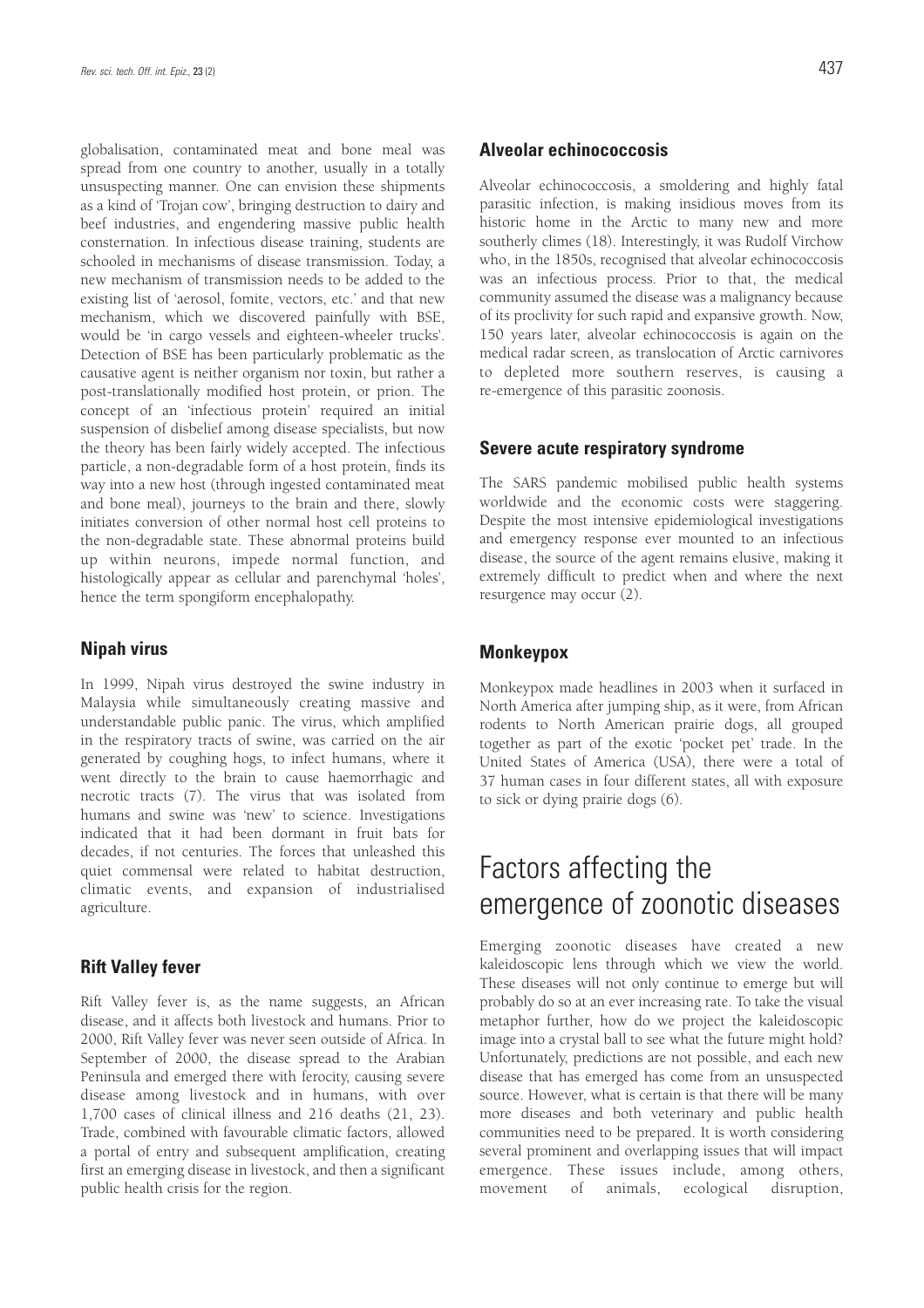uncultivatable microorganisms, chronic diseases, improved surveillance, and terrorism. Each is considered below.

### **Movement of animals**

The volume of trade in animals around the world is large and continues to grow. The animals that are transported fall into one of several categories – livestock and poultry, exotic animals for pets, and wildlife. All of these types of commerce are fodder for potential emergence.

#### Livestock and poultry

With respect to livestock and poultry, the production of animal protein in the world continues to expand. It has to. The number of people in the world is projected to be 7.7 billion by 2020, with the largest increase coming from the developing world. If current trends continue, there will be a significant percentage of people in the developing world whose diets will be modified from plant-based to meat- and dairy-based. To supply these needs, global livestock production in 2020 will have to be double what it was in 2000 (11). Agribusiness has become global and whereas the intensive rearing of animals for consumption dictates considerable savings in terms of economies of scale and efficiency, in intensive agriculture, larger quantities of goods and materials flow within a country and between countries, so potential for disease spread is high. Also, it is intuitive that larger collections of animals provide more optimal incubating conditions for the expansion of an emerging zoonotic disease, e.g. Nipah virus and highly pathogenic avian influenza.

### Exotic animals

Non-domestic species are also participating in travel associated with globalisation. International legal trade in wildlife resources is approximately US\$159 billion per year (9). In the USA alone, it is estimated that there are 16.8 million pets classified as non-dog, non-cat 'small animals' in homes (1). The trend has spread beyond North America. Prior to 2003, the USA was exporting approximately 15,000 prairie dogs per year as pets to other countries, primarily Japan (5). Many pet prairie dogs escape or are intentionally released into the wild. One can envision prairie dogs, perhaps infected with monkeypox, plague, or tularaemia, populating the sewers of Tokyo or Los Angeles, only to emerge to engender some new public health plague, as a sort of horrific life imitates art event, akin to a Grade B horror film. Annually, 1.9 million reptiles are imported into the USA each year, from 80 different countries. Most of these are lizards. On the flip side, nine to ten million reptiles are exported from the USA each year, mostly red-eared sliding turtles (3). And, in 2002, 49 million amphibians entered the USA (13). It is apparent, therefore, that the traffic in non-traditional species is robust, all creating the meteorological forces of a perfect microbial storm.

Zoological collections are also locations where etiological agents could pass from one species to another, to begin a new disease. There are 1,200 professionally managed zoos and aquaria throughout the world. Among these institutions, trade is well documented. Of the 1.65 million animals kept in 586 institutions in 72 countries on six continents, 82% of new zoo mammals, 64% of birds, and the majority of reptile species are zoo-bred (17). This translates into a plethora of possibilities for potential pathogen travel. An African rodent born and raised in an Asian zoological collection could be found in a South American zoo housed next to Arctic mammals from North America. The number of permutations of new organismal biomes for commensals or pathogens to explore just increased exponentially.

Illegal trade in non-domestic species is difficult to quantify, but assumed to be extremely lucrative, and second only to drug smuggling in profitability. Of course, it is a rhetorical question to ponder the feasibilities of examining records of traffic and so it is impossible to determine what kind of microfloral swapping may be occurring in this criminal and extensive commerce.

#### Wildlife

In recent years, live animal trading markets and the consumption of bush meat have received increased attention, largely due to their connections with outbreaks of SARS and Ebola.

#### Consumption of bush meat

Although humans have hunted and eaten meat from wild animals for millennia, consumption over recent years has increased dramatically (22). In Central Africa alone, it is estimated that 1 million to 3.4 million tonnes are consumed annually. Although the focus tends to be on African practices, many other areas of the world participate in harvesting, transporting and selling wild animals for food. For instance, 25 tonnes of turtles are exported from Indonesia every week and 28,000 primates are hunted annually in Peru. The modern phenomenon of transporting meat in a supply chain that can be hundreds of kilometres long amplifies the potential spread of pathogens. Microbial flora from these animals can find their way into new hosts and/or new continents, with unpredictable results.

#### Live animal markets

It is also worth considering the live animal markets, often referred to as 'wet markets.' These establishments, popular in both developing and developed parts of the world, offer a variety of species, usually domestic, in an assuringly fresh state for consumers. Unfortunately, in this fresh state they are also eminently capable of coughing and defecating, effectively spewing potential pathogens to neighbouring animals and humans. Although some of these wet markets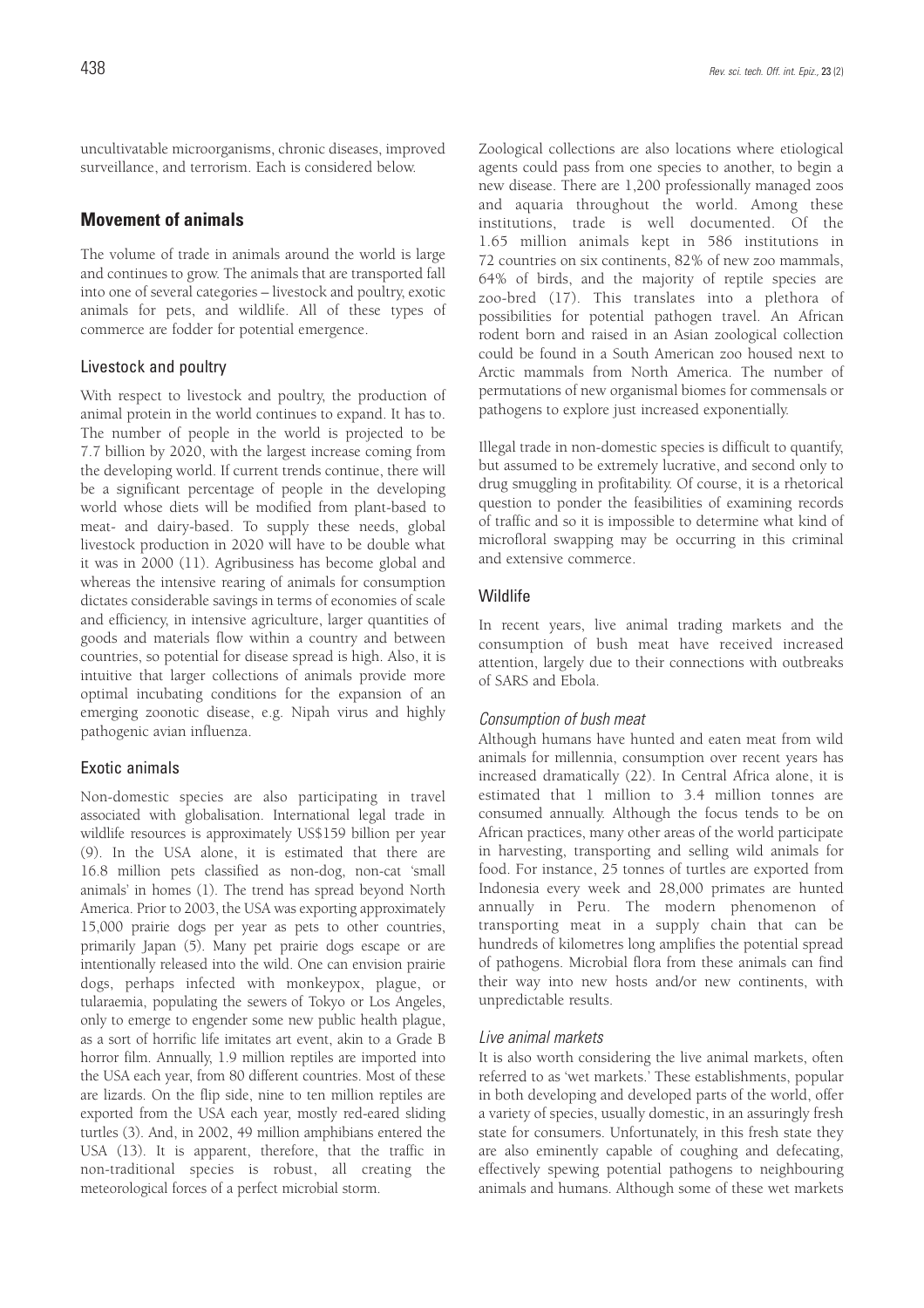have been recognised for decades as potential sources of disease emergence, e.g. highly pathogenic avian influenza from live bird markets, the recent evidence of civet cats with SARS coronavirus and serological positivity among wet market workers in China raises anew the considerable risks associated with these practices (14, 32).

#### **Ecological disruption**

Ecological disruption is another major issue to address and may be one of the most dangerous factors in the emergence of new zoonotic diseases. As humans encroach on new habitat, it is a certainty that they will be exposed to novel pathogens that could move from their four-footed or avian niches into humans to engender disease. In addition, there is the anthropogenic movement of pathogens into new geographical locations, a phenomenon that has been termed 'pathogen pollution' (10). Anthropogenic movement of uninfected hosts to new regions might also allow for diseases to emerge. An example here is the introduction of brushtail possums from Australia into New Zealand. In New Zealand, the possums have served as a very viable reservoir for bovine tuberculosis (30). Interestingly, biosecurity is a concept usually applied to a patient or animal, laboratory, clinic, or farm. Perhaps it is time to adjust the concept of biosecurity to a larger dimension, that of the ecosystem. By applying biosecurity to one small sector, as we have in the past, we may be inadvertently damaging the ecosystem in ways that will encourage the emergence of yet another disease. One needs only to examine the unintended impact of the application of the insecticide DDT (dichlorodiphenyltrichloroethane) decades ago to appreciate the pleiotropic effects of environmental manipulation. Veterinarians have recently been encouraged to think about biosecurity in a wider sense, that is, to develop policy and apply animal health care with the idea of encompassing the environment in its totality (19).

#### **Uncultivatable microorganisms**

Another major issue concerning emerging zoonoses is the presence of previously unrecognised pathogens. As stated above, humans can be affected by over 1,400 different disease agents, the majority of which are zoonotic. All of these pathogens are known, that is, identifiable by some means, usually cultivation. What about all those microorganisms which we have not yet identified or which are not cultivatable by current methods? The last decade of microbial ecology has been described as 'inventory-expanding' as molecular genetics has allowed investigators to identify a multitude of uncultured microorganisms in a variety of settings (31). Using cultivation-independent 16S ribosomal ribonucleic acid gene-based surveys demonstrates that natural diversity of prokaryotes far exceeds the numbers of previously

recognised agents. These new organisms are proving to be the majority of bacteria in many microbial communities, both natural and engineered. It has been estimated that we can cultivate only about 0.4% of the bacteria in the natural world (26). This translates into a mind-boggling assortment of previously unknown organisms within each ounce of seawater or teaspoon of earth. How many might be able to infect and cause disease in a novel host? The crystal ball does not yet answer, but there are hazard lights

#### **Chronic diseases**

flashing in a precautionary mode.

Along a similar line, it is being demonstrated that many chronic diseases are being caused by uncultivatable organisms or infection with organisms decades earlier. An example is the recent association of *Toxoplasma* infection with schizophrenia. Acute infection with *Toxoplasma* and also immune compromise activation of *Toxoplasma* are clearly associated with often significantly altered mentation. Chronic mental illness was not, until recently, thought to have a potential link with *Toxoplasma* infection. However, serological studies indicate that patients with schizophrenia have a higher percentage of antibodies and, in the majority of studies, the difference was statistically significant (29). Consequently, a disease previously thought to be non-infectious (i.e. schizophrenia), may in fact have a zoonotic origin. How many other long-term debilitating diseases may also have been triggered by infection with an agent much earlier in life?

#### **Improved surveillance**

As investigations intensify, new and variant forms of existing disease are inevitably uncovered more readily. A perfect example is the discovery of bovine amyloidotic spongiform encephalopathy (BASE), by Italian researchers (4). With increased surveillance for BSE in Italy, over 1.6 million brains were tested. When testing samples from 103 positive cases, they found a distinctly different type of spongiform encephalopathy, one that is present in other parts of the brain. The new BASE prion differs in that there are fewer sugars attached to it. It is distressingly similar to some isolates from human sporadic classical Creutzfeldt Jakob disease.

### **Terrorism**

The last, but not least, issue to address is the threat of terrorism. Although bioterror agents are all previously recognised pathogens, there is always the possibility of an amateur or professional microbiologist with antisocial tendencies and a maniacal agenda who could slightly alter an organism to create and unleash a new disease. This is all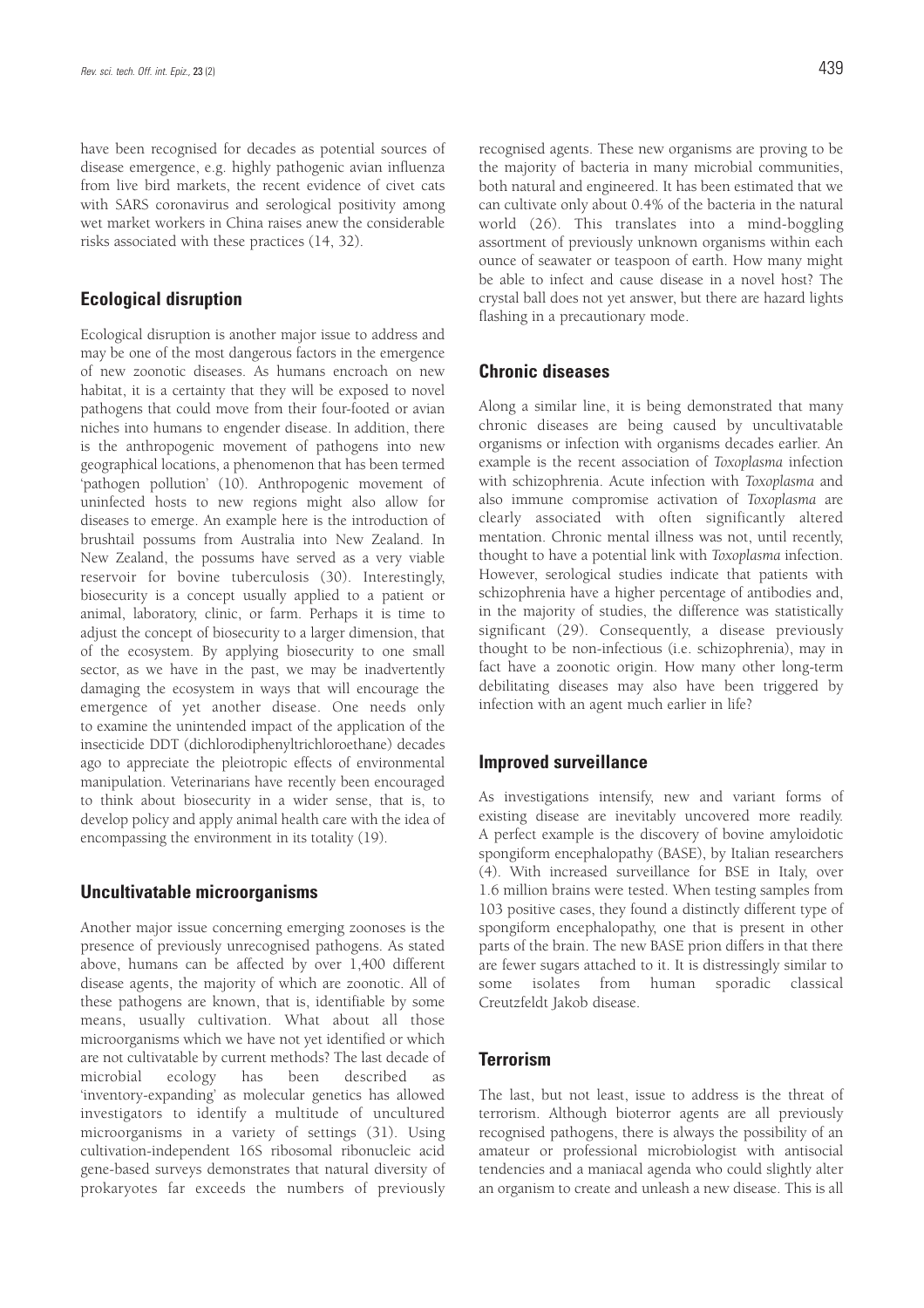part of the new tapestry of tomorrow that was forecast so aptly by Yogi Berra in his statement about the unpredictability of the future.

# Conclusions

In watching the steady stream of new and emerging diseases, one is reminded of the carnival game, 'Whack-a-mole'. In this game, the participant is given a rubber mallet and tasked with defeating each mole that appears out of any of a series of holes. The satisfaction derived from neutralising one mole is immediately replaced with the drive to beat back the next mole that appears out of one of many holes. The operator must act quickly to eradicate each new surfacing mole. Is this our current strategy in responding to emerging disease, i.e. beating back each new disease as it puts its head out of the hole?

It is clear that the biomedical science, public health, animal health, and policy communities need to move quickly to address all of the underlying reasons for disease emergence. The interface between human and animal health is becoming increasingly blurred. Animals and people are inextricably interconnected, like the lines in an Escher drawing. With global trade, habitat change, and a myriad of lifestyle issues surfacing and evolving, the connections are increasingly fluid, with lines constantly moving and shifting. We face a huge challenge in being prepared to recognise and respond to each new emerging zoonotic disease. Without adequate connections between human and animal health, we are lost. Virchow's initial call to consider one medicine is more relevant than ever.

The recent coordinated efforts of the major international players in human and animal health – the OIE, the Food and Agriculture Organization of the United Nations, and the World Health Organization – to address first BSE and then highly pathogenic avian influenza, are of some comfort. The lack of individuals prepared to deal with animal health on a population level, both for food animal populations as well as for public health and other regulatory endeavours, has reached crisis point (15, 16, 19, 27). As articulated recently in a USA publication for veterinary medicine, 'Despite the twin threats of agroterrorism and new and emerging diseases… [there has been a] sharp decline in the number of government veterinarians and other animal health professionals responding to animal emergencies' (24). However, animal health is not alone in lacking infrastructure to rapidly produce sufficient disease expertise. There has been a decline in public health infrastructure worldwide, some of which has been reversed in recent years, due to recurring infectious disease crises and more concerted public attention. With the new global health mosaic created by the kaleidoscopic lens of emerging diseases, animal and public health are inextricably intertwined. There is an urgent need to rebuild expertise in a synergistic way, to effectively expand competencies and scientific knowledge in new, integrated areas, and within a greater global context. The health of the world depends on it.

п

# **Aperçu des zoonoses et des pathogènes émergents importants pour la santé publique**

### C. Brown

#### **Résumé**

Les zoonoses émergentes acquièrent une importance croissante pour la santé publique et la santé animale. Ces dernières années ont vu un flot ininterrompu de maladies nouvelles, de provenance insoupçonnée, qui ont donné lieu à de graves problèmes chez l'homme et les animaux. L'émergence de ces maladies relève de causes multiples, dont les deux principales sont l'explosion de la démographie humaine et la mondialisation des échanges commerciaux. Les problèmes actuels, comme l'intensification des mouvements de diverses espèces animales, les perturbations de l'environnement, l'apparition d'organismes non cultivables et le terrorisme, donnent à penser que, selon toute vraisemblance, les zoonoses émergentes continueront non seulement de se manifester, mais que le phénomène ira croissant. Le caractère récurrent des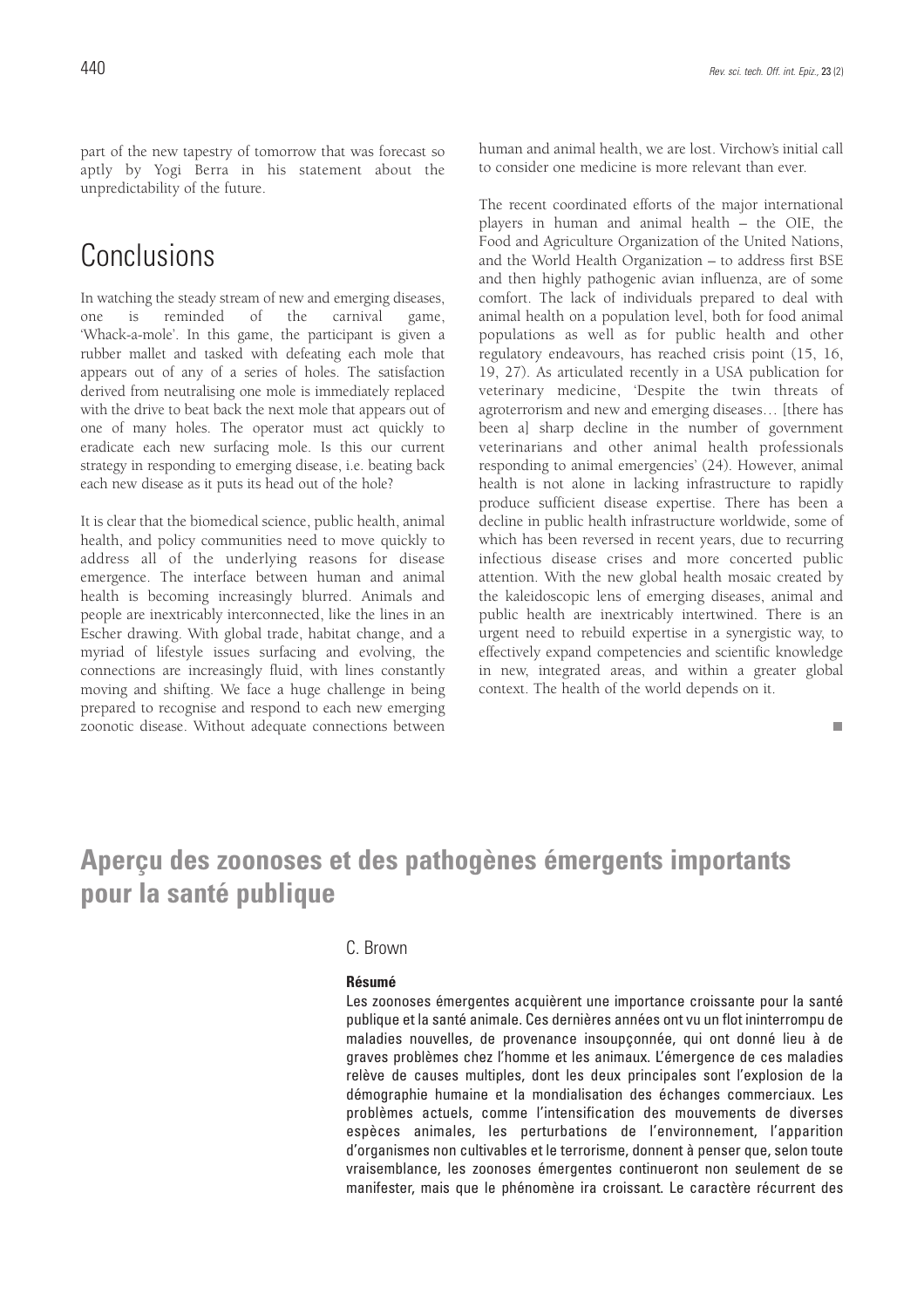crises exige une intégration plus étroite des communautés médicale et vétérinaire, qui ira de pair avec une sensibilisation accrue de la population et des responsables politiques.

#### **Mots-clés**

Commerce mondial – Maladie émergente – Santé publique – Zoonose.

### **Repaso de las zoonosis emergentes y los patógenos de importancia para la salud pública**

#### C. Brown

#### **Resumen**

En los últimos años las enfermedades zoonóticas emergentes han ido cobrando una importancia creciente en el terreno de la salud humana y animal, en la medida en que surgían sin parar nuevas enfermedades procedentes siempre de lugares insospechados y causantes de graves problemas para el hombre o los animales. Aunque tal proliferación se explica por múltiples razones, hay dos factores que revisten especial trascendencia: el aumento de las poblaciones humanas y la mundialización del comercio. Otros fenómenos actuales como el movimiento cada vez más intenso de diversas especies animales, los desequilibrios ecológicos, la existencia de organismos incultivables o el terrorismo llevan a la obligada conclusión de que, con toda probabilidad, no sólo seguirán apareciendo nuevas enfermedades zoonóticas sino que además ello tendrá lugar a una cadencia más rápida. El carácter recurrente de las crisis impone una integración más estrecha entre los círculos veterinarios y los médicos, combinada con una mejor labor pedagógica dirigida al gran público y a los responsables políticos.

#### **Palabras clave**

Comercio mundial – Enfermedad emergente – Salud pública – Zoonosis. п

# References

- 1. American Pet Products Manufacturers Association (APPMA) (2003). – APPMA national pet owners survey 2003-2004. APPMA, Greenwich.
- 2. Breiman R.F., Evans M.R., Preiser W., Maguire J., Schnur A., Li A., Bekedam H. & MacKenzie J.S. (2003). – Role of China in the quest to define and control severe acute respiratory syndrome. *Emerg. infect. Dis*., **9** (9), 1037-1041.
- 3. Bridges V., Kopral C. & Johnson R. (2001). The reptile and amphibian communities in the United States. United States Department of Agriculture/Animal and Plant Health Inspection Service/Veterinary Services, Centers for Epidemiology and Animal Health, Fort Collins, 42 pp. Website: www.aphis.usda.gov/vs/ceah/cei/reptile.pdf (accessed on 27 July 2004).
- 4. Casalone C., Zanusso G., Acutis P., Ferrari S., Capucci L., Tagliavini F., Monaco S. & Caramelli M. (2004). – Identification of a second bovine amyloidotic spongiform encephalopathy: molecular similarities with sporadic Creutzfeldt-Jakob disease. *Proc. natl Acad. Sci. USA*, **101** (9), 3065-3070.
- 5. Center for Emerging Issues (2003). Summary of selected disease events January-June 2003. Centers for Epidemiology and Animal Health of the United States Department of Agriculture, Fort Collins. Website: www.aphis.usda.gov/vs/ceah/ cei/disease\_summary0803.htm (accessed on 31 May 2004).
- 6. Centers for Disease Control (2003). Update: multistate outbreak of monkeypox – Illinois, Indiana, Kansas, Missouri, Ohio, and Wisconsin. *Morb. Mort. weekly Rep*., **52** (57), 642-646.